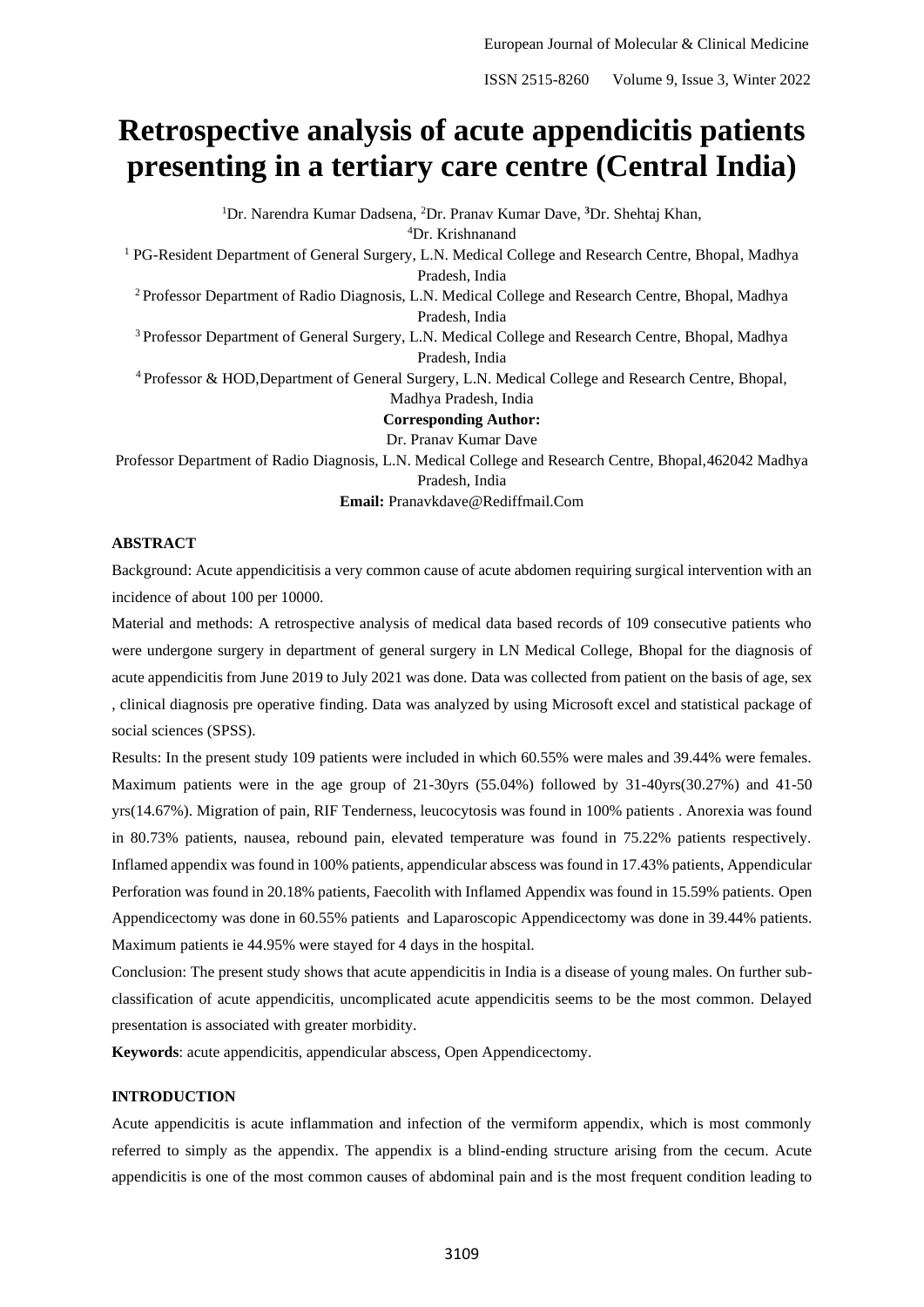emergent abdominal surgery in children. The appendix may be involved in other infectious, inflammatory, or chronic processes that can lead to appendectomy; however, this article focuses on acute appendicitis. Appendicitis and acute appendicitis are used interchangeably.<sup>1</sup>Acute appendicitis is the most common surgical disease, with an incidence of about 100 per 100,000. The life-time risk of developing appendicitis is 8.6% for males and 6.7% for females<sup>2,3</sup>with 90% found in children and young adults and 10% in patients over 60 years old.<sup>4,5</sup>Fecalith is the most common cause of obstruction, others being lymphoid hyperplasia, oedema, stricture, gallstones, adhesions etc<sup>6</sup>. Emergency Appendectomy was the choice of treatment for AA initially and any sort of delay in operative intervention was believed to lead to complications like perforation, periappendiceal abscess etc. However, studies have shown that delayed appendectomy though less superior, does not lead to increased morbidity.<sup>7</sup> Open appendectomy is considered safe and effective but associated with complications such as ileus, intestinal obstruction, wound sepsis etc. Laparoscopic appendectomy with high accuracy and low complication rate has emerged as the modus operandi for both diagnosis and treatment of Acute Appendicitis (AA).<sup>8</sup>The present study was conducted to analyse the pattern and presentation of acute appendicitisat LN Medical College, Bhopal.

## **MATERIAL &METHODS**

A retrospective analysis of medical data based records of 109 consecutive patients who were undergone surgery in department of general surgery in LN Medical College,Bhopal for Uthe diagnosis' of acute appendicitis from June 2019 to July 2021 was done. After obtaining institutional ethical clearance the following data was noted for the study:

- 1. Age
- 2. Sex
- 3. Clinical diagnosis'.
- 4. Clinical presentation
- 5. Imaging finding ( plain x- ray, ultra sound , CT.)
- 6. Radiological diagnosis.

Patients with age more than 10 years, both sexes, clinically diagnosed as acute appendicitis were included in the study. Patients with appendicular mass, right Ureteric/Renal colic were excluded from the study. Data was collected from patient i.e. age, sex , clinical diagnosis per operative finding.

## **STATISTICAL ANALYSIS**

Data was analyzed by using Microsoft excel and statistical package of social sciences ( SPSS).

## **RESULTS**

In the present study 109 patients were included in which 60.55% were males and 39.44% were females. Maximum patients were in the age group of 21-30yrs (55.04%) followed by 31-40yrs(30.27%) and 41-50 yrs(14.67%). Migration of pain, RIF Tenderness, leucocytosis was found in 100% patients . Anorexia was found in 80.73% patients, nausea, rebound pain, elevated temperature was found in 75.22% patients respectively. Inflamed appendix was found in 100% patients, appendicular abscess was found in 17.43% patients, Appendicular Perforation was found in 20.18% patients, Faecolith with Inflamed Appendix was found in 15.59% patients. Open Appendicectomy was done in 60.55% patients and Laparoscopic Appendicectomy was done in 39.44% patients.44.95% patients stayed for 4 days in the hospital followed by 40.36% patients stayed for 5days in the hospital.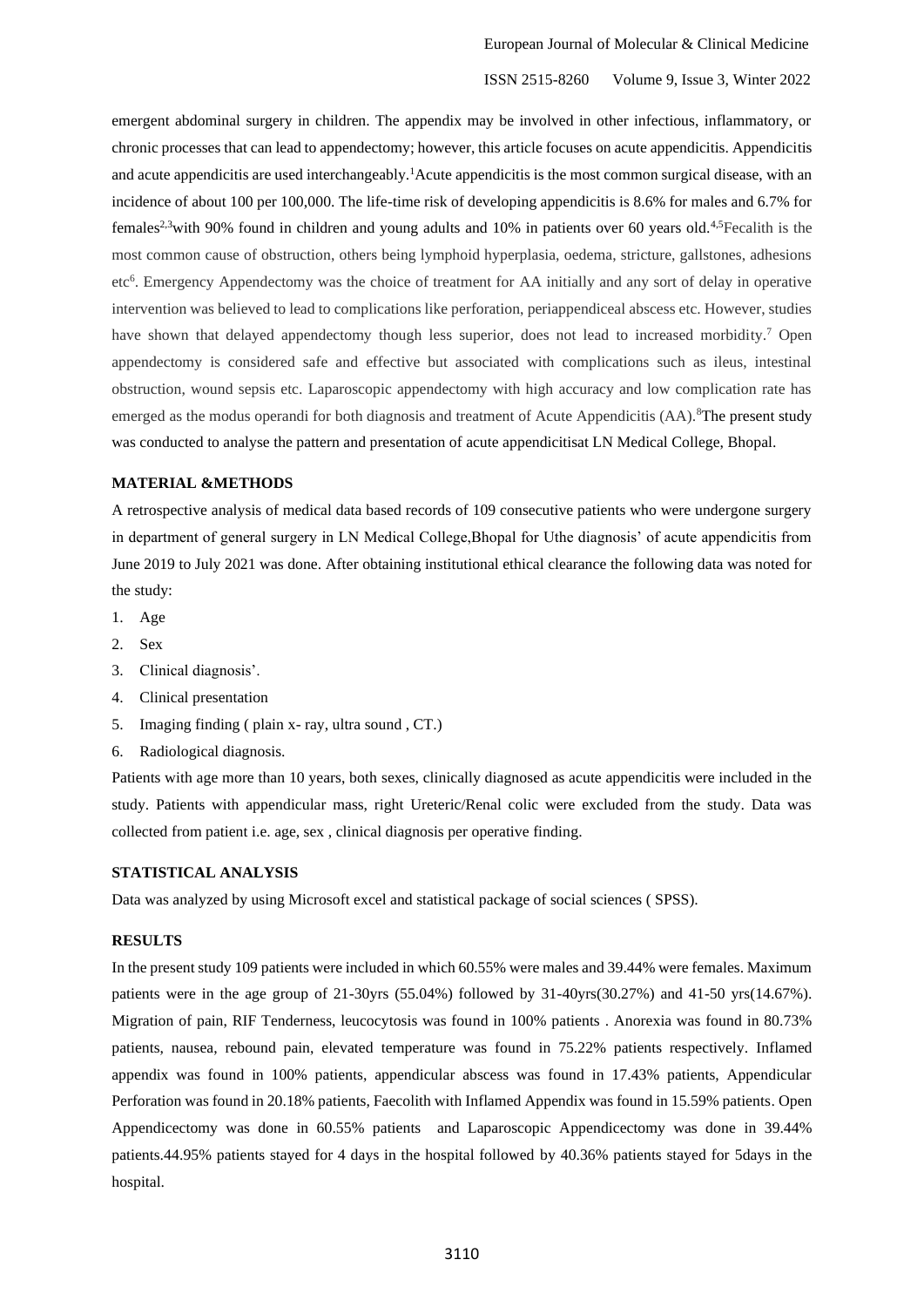## **Table 1: Gender wise distribution of study participants**

| <b>Sex</b> | <b>Frequency</b> | <b>Percentage</b> |
|------------|------------------|-------------------|
| Male       | 66               | 60.55             |
| Female     | 43               | 39.44             |
| Total      | 109              | 100%              |

## **Table 2: Age wise distribution**

| <b>Age distribution</b> | <b>Frequency</b> | Percentage |
|-------------------------|------------------|------------|
| $10 - 20$               | 0                | 0          |
| $21 - 30$               | 60               | 55.04%     |
| $31 - 40$               | 33               | 30.27      |
| $41 - 50$               | 16               | 14.67      |
| 51-60                   | 0                | 0          |
| >60                     | 0                | 0          |
| total                   | 109              | 100        |

## **Table 3: Clinical feature**

| <b>Clinical Feature</b> | <b>Present</b> | <b>Absent</b> | <b>Present Percentage</b> | <b>Absent Percentage</b> |
|-------------------------|----------------|---------------|---------------------------|--------------------------|
| Migration of pain       | 109            | $\Omega$      | 100                       | $\Omega$                 |
| anorexia                | 88             | 21            | 80.73                     | 19.26                    |
| nausea                  | 82             | 27            | 75.22                     | 24.77                    |
| <b>RIF</b> Tenderness   | 109            | $\Omega$      | 100                       | $\Omega$                 |
| Rebound pain            | 82             | 27            | 75.22                     | 24.77                    |
| Elevated temperature    | 82             | 27            | 75.22                     | 24.77                    |
| leucocytosis            | 109            | $\theta$      | 100                       | $\Omega$                 |

## **Table 4: Radiological diagnosis of study participants**

| <b>Radiological Diagnosis</b>    | <b>Present</b> | Percentage |
|----------------------------------|----------------|------------|
| Appendicular abscess             | 19             | 17.43      |
| <b>Appendicular Perforation</b>  | 22             | 20.18      |
| Faecolith with Inflamed Appendix | 17             | 15.59      |
| <b>Inflamed Appendix</b>         | 109            | 100        |
| Total                            | 109            | 100        |

## **Table 5: Surgical Procedure**

| <b>Procedure</b>            | <b>Frequency</b> | <b>Percentage</b> |
|-----------------------------|------------------|-------------------|
| Open Appendicectomy         | 66               | 60.55             |
| Laparoscopic Appendicectomy | 43               | 39.44             |
| <b>TOTAL</b>                | 109              | 100               |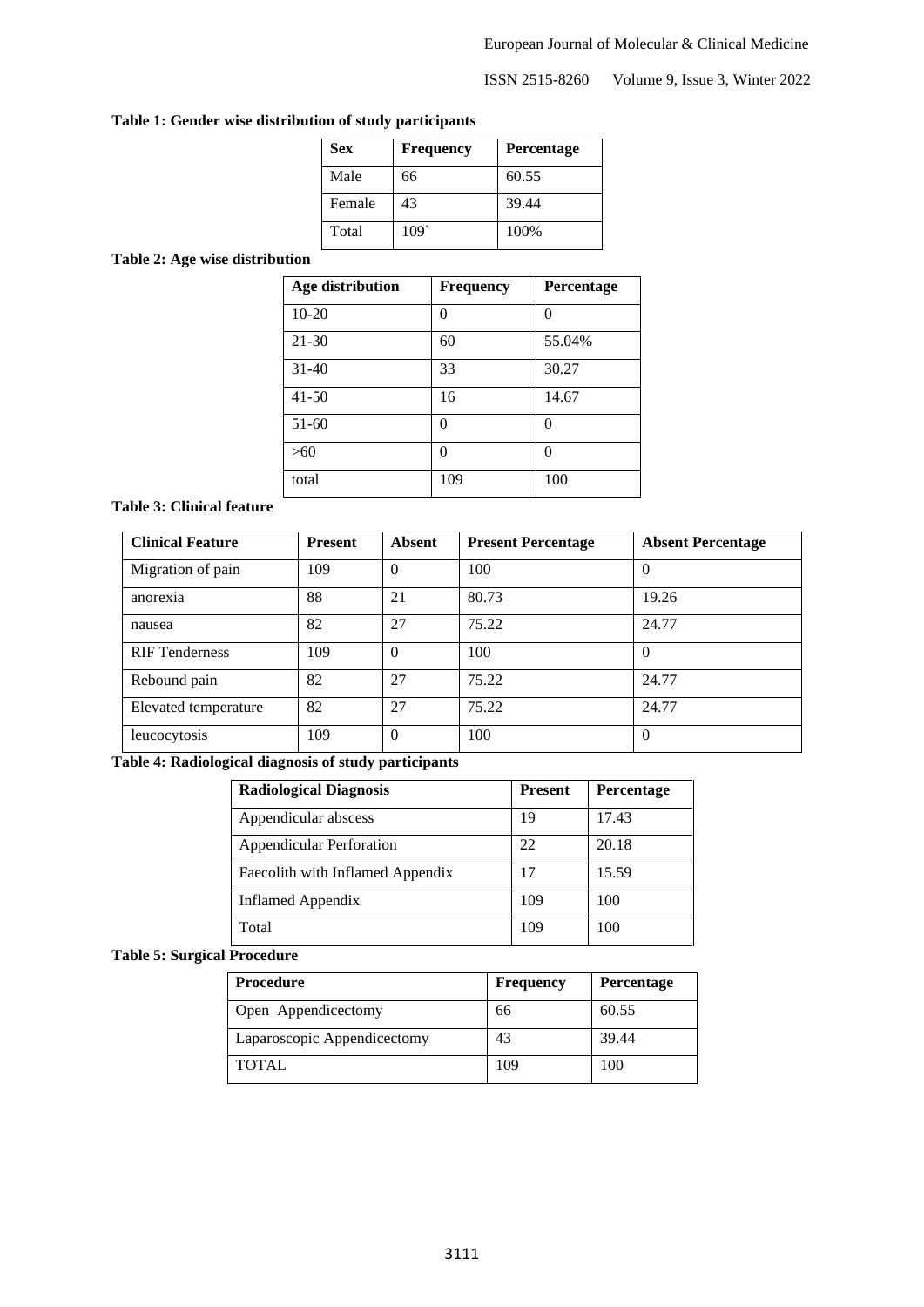| No. Of days             | <b>Frequency</b> | Percentage |
|-------------------------|------------------|------------|
| 4 <sup>th</sup> days    | 49               | 44.95      |
| 5 <sup>th</sup><br>days | 44               | 40.36      |
| $6th$ days              | 3                | 2.75       |
| 7 <sup>th</sup><br>days | 6                | 5.5        |
| 8 <sup>th</sup> days    | 3                | 2.75       |
| $10^{th}$ days or >     | 4                | 3.66       |
| <b>TOTAL</b>            | 109              | 100        |

#### **Table 6: Duration of hospital stay among study participants**

#### **DISCUSSION**

The pathophysiology of recurrent inflammation of the appendix is unclear. In acute appendicitis, it is believed that obstruction of the appendiceal lumen leads to overgrowth of the bacteria. The resultant distension of the appendix causes inflammation, ischaemia and perforation. Some authors speculate that the possible pathophysiology of recurrent appendicitis is either partial obstruction of the appendiceal lumen or the excessive mucus production in the appendix.<sup>9</sup>

In the present study 109 patients were included in which 60.55% were males and 39.44% were females. Maximum patients were in the age group of 21-30yrs (55.04%) followed by 31-40yrs(30.27%) and 41-50 yrs(14.67%). Migration of pain, RIF Tenderness, leucocytosis was found in 100% patients . Anorexia was found in 80.73% patients, nausea, rebound pain, elevated temperature was found in 75.22% patients respectively. Inflamed appendix was found in 100% patients, appendicular abscess was found in 17.43% patients, Appendicular Perforation was found in 20.18% patients, Faecolith with Inflamed Appendix was found in 15.59% patients. Open Appendicectomy was found in 60.55% patients and Laparoscopic Appendicectomy was found in 39.44% patients.44.95% patients stayed for 4 days in the hospital followed by 40.36% patients stayed for 5 days,2.75% for 6 days, 5.5% pt for 7 days , 2.75% for 8 days and 3.66% stayed for  $10<sup>th</sup>$  day or more in the hospital.

Retrospective data from 593 patients was collected by Biondi et al. in 2016 and was compared for operative time, length of hospital stay, postoperative pain, complication rate, return to normal activity and cost. It was found that in LA, hospital stay was shorter (2.7  $\pm$  2.5 days) with faster return to normal activity (11.5  $\pm$  3.1 days) although total operative time for LA was more  $(31.36 \pm 11.13 \text{ min in OA and } 54.9 \pm 14.2 \text{ in LA})$ . Incidence for intraabdominal abscess was found to be more in LA but it could be reduced with training and experience. Both procedures are still in practice with surgeon's choice being the decisive factor.<sup>10</sup>

Khatana conducted a similar study in 2018. The study concluded that although post-op pain was more in OA, nausea was more pronounced in the laparoscopic group. No significant difference was found in the rest of the post-op complications. Even post-op stay duration was found to be statistically insignificant. Thus, the results of LA were comparable to  $OA$ , if not better.<sup>11</sup>

Colson et al proposed that a delay in presentation of more than 12 h after onset of symptoms increased the perforation rate and an in-hospital delay did not affect the perforation rate.<sup>12</sup>

### **CONCLUSION**

A diagnosis of acute appendicitis obvious based on strongly positive clinical presentation. Present study shows that acute appendicitis in India is a disease of young males. On further sub-classification of acute appendicitis,